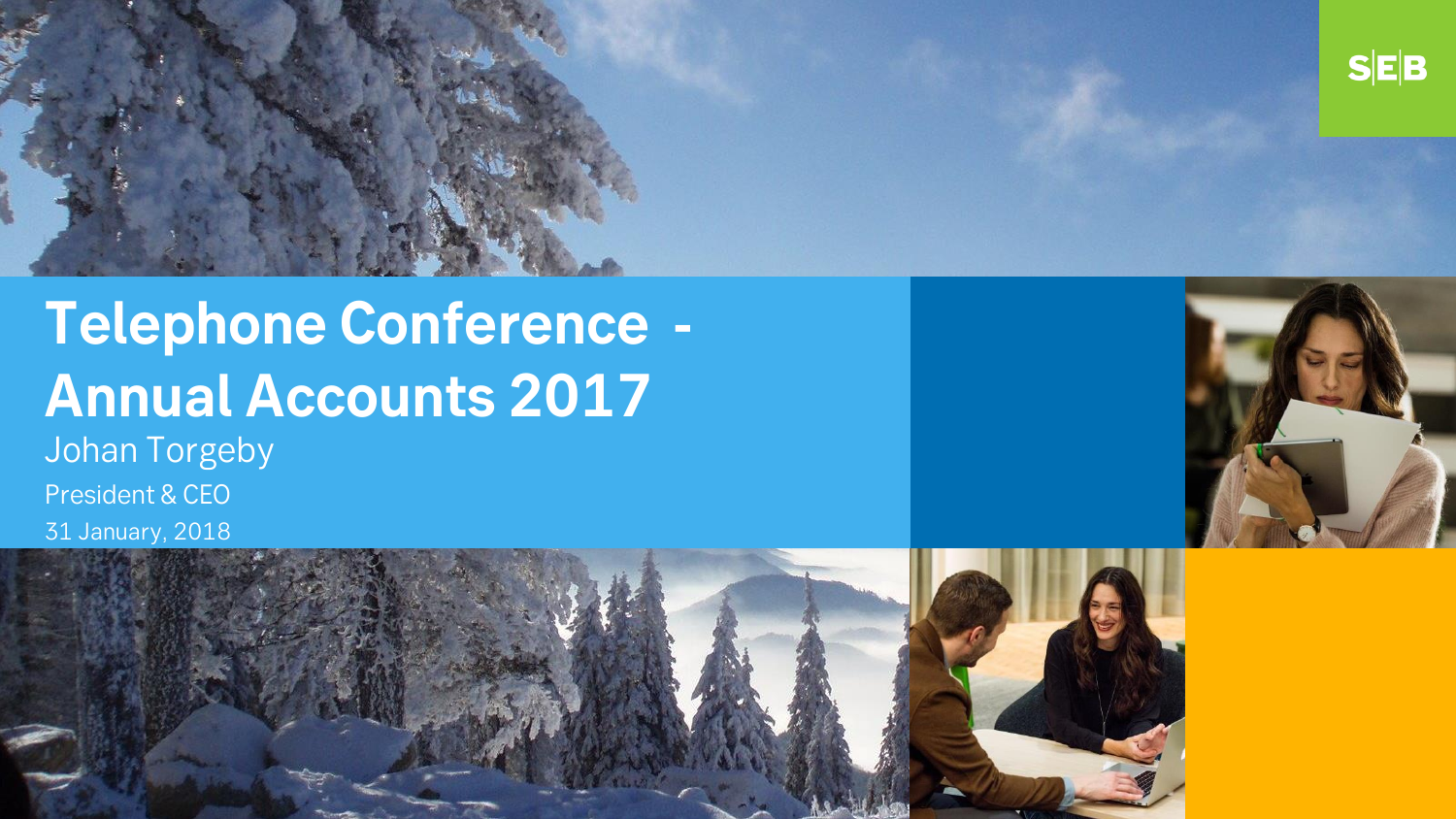### **Financial markets development**



**SEB** 

*Equity market data series are indexed assuming that 2017-01-02 = 100.*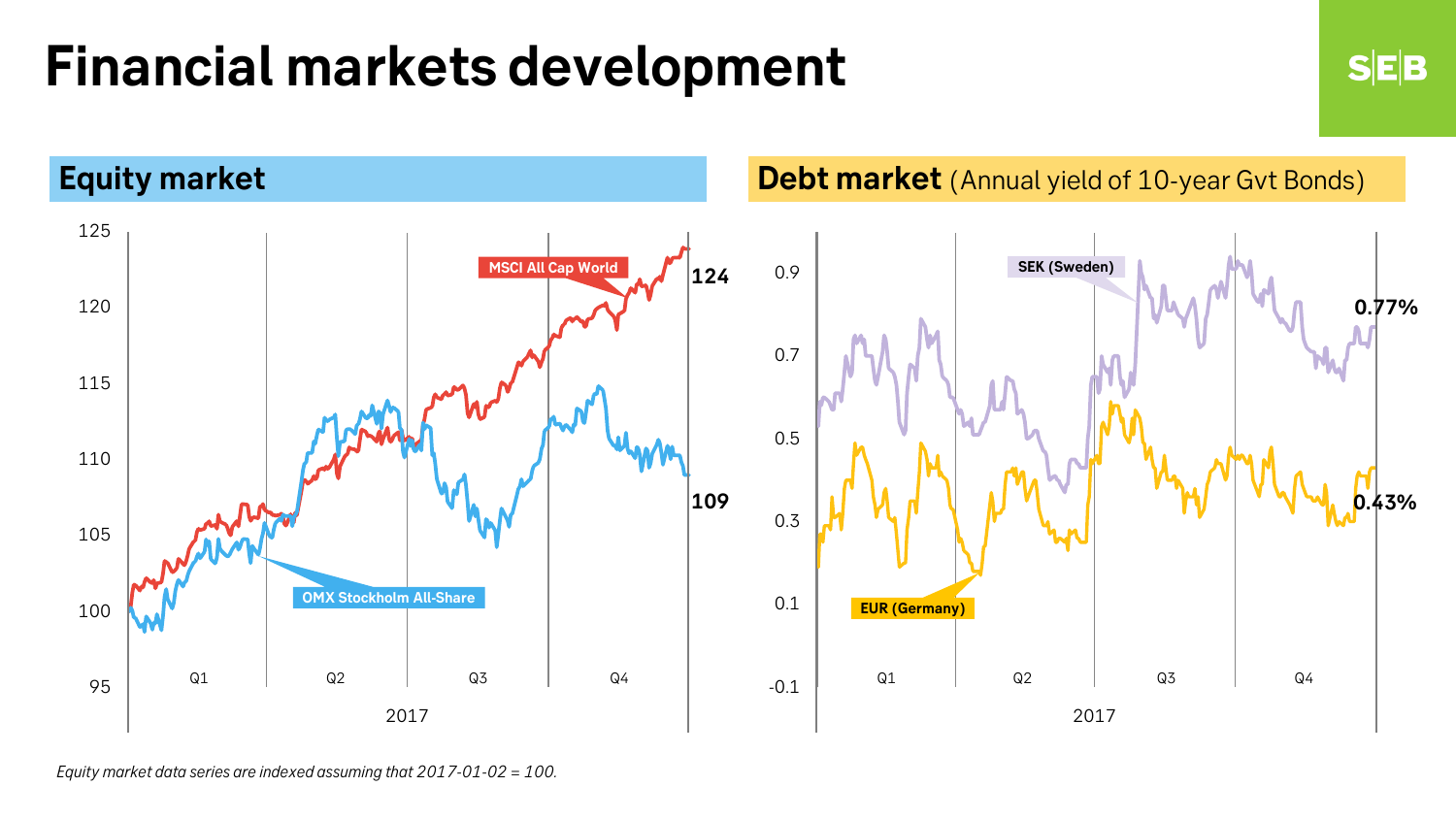### **Growing franchise drives enhanced profitability**

| <b>Profit &amp; Loss (SEK m)</b>   |                                            | <b>FY 2017</b>     | <b>FY 2016</b> | $\%$      |                 |  |
|------------------------------------|--------------------------------------------|--------------------|----------------|-----------|-----------------|--|
| <b>Total Operating income</b>      |                                            | 45,609             | 43,251         | 5         |                 |  |
| <b>Total Operating expenses</b>    |                                            | $-21,936$          | $-21,812$      | 1         |                 |  |
| <b>Profit before credit losses</b> |                                            | 23,672             | 21,439         | <i>10</i> |                 |  |
| Net credit losses etc.             |                                            | $-970$             | $-1,143$       | $-15$     |                 |  |
| <b>Operating profit before IAC</b> |                                            | 22,702             | 20,296         | 12        |                 |  |
| <b>IAC</b>                         |                                            | $-1,896$           | $-5,429$       |           |                 |  |
| <b>Operating profit</b>            |                                            | 20,806             | 14,867         | 40        |                 |  |
|                                    | <b>Credit loss level Cost/income ratio</b> | <b>CET 1 ratio</b> | ROE*           |           | <b>DPS</b>      |  |
| bbps                               | 0.48                                       | 19.4%              | $12.7\%$       |           | <b>SEK 5.75</b> |  |

\* *Based on operating profit before items affecting comparability*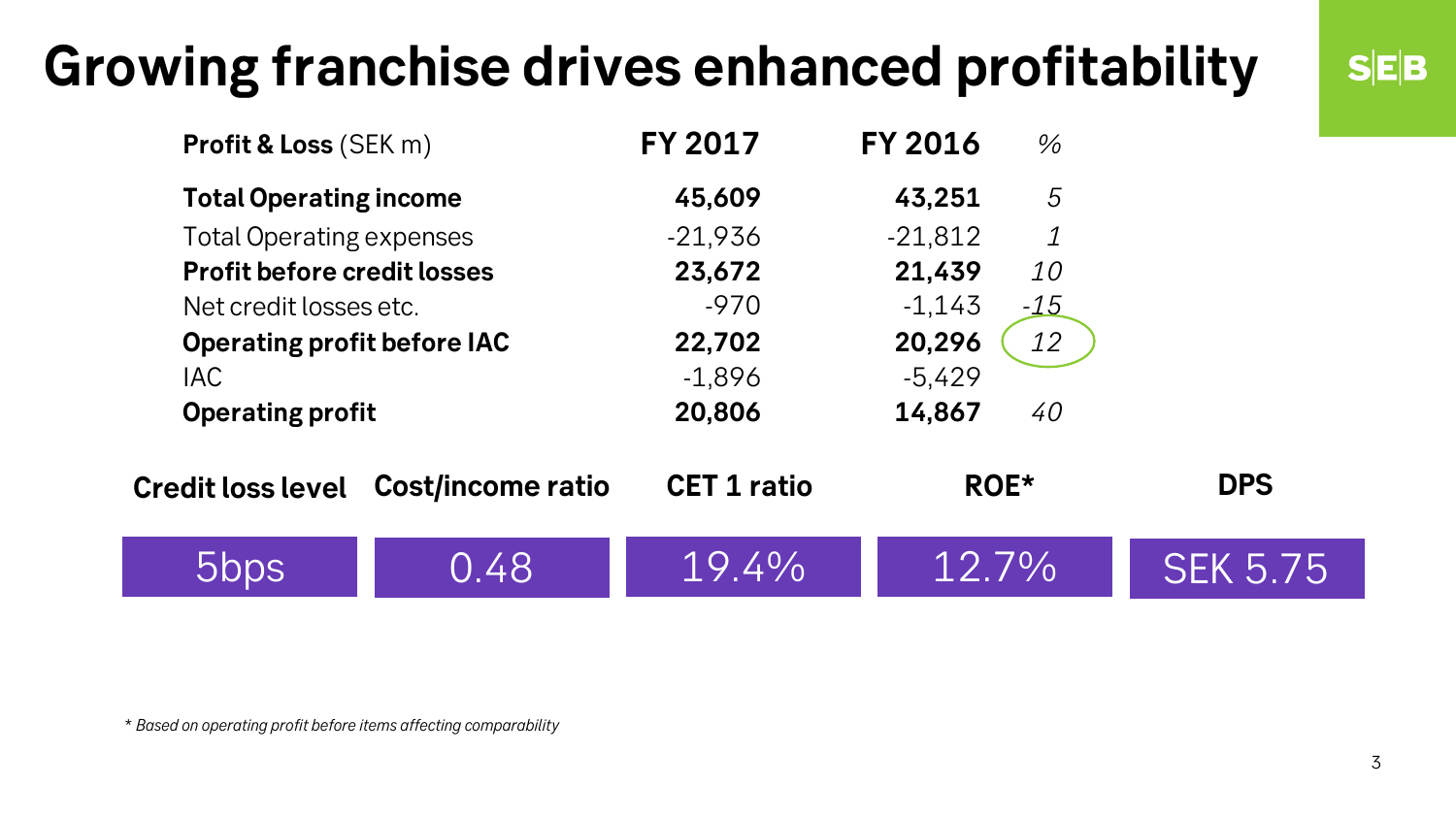### **Increased activity in the fourth quarter**

| <b>Profit &amp; Loss, (SEK m)</b>  |                          | Q4 2017  | Q3 2017            | $\%$           | Q4 2016      | $\%$           |
|------------------------------------|--------------------------|----------|--------------------|----------------|--------------|----------------|
| <b>Total Operating income</b>      |                          | 11,858   | 11,141             | 6              | 11,618       | $\overline{2}$ |
| <b>Total Operating expenses</b>    |                          | $-5,605$ | $-5,423$           | $\overline{3}$ | $-5,709$     | $-2$           |
| <b>Profit before credit losses</b> |                          | 6,253    | 5,719              | 9              | 5,909        | 6              |
| Net credit losses etc.             |                          | $-142$   | $-338$             | -58            | -351         | -60            |
| <b>Operating profit before IAC</b> |                          | 6,112    | 5,380              | 14             | 5,558        | 10             |
| Items affecting comparability      |                          | $-1,896$ |                    |                |              |                |
| <b>Operating profit</b>            |                          | 4,216    | $5,380 -22$        |                | $5,558 - 24$ |                |
| <b>Credit loss level</b>           | <b>Cost/income ratio</b> |          | <b>CET 1 ratio</b> |                |              | ROE*           |
|                                    | 0.47                     |          | $19.4\%$           |                |              | 13.5%          |

\* *Based on operating profit before items affecting comparability*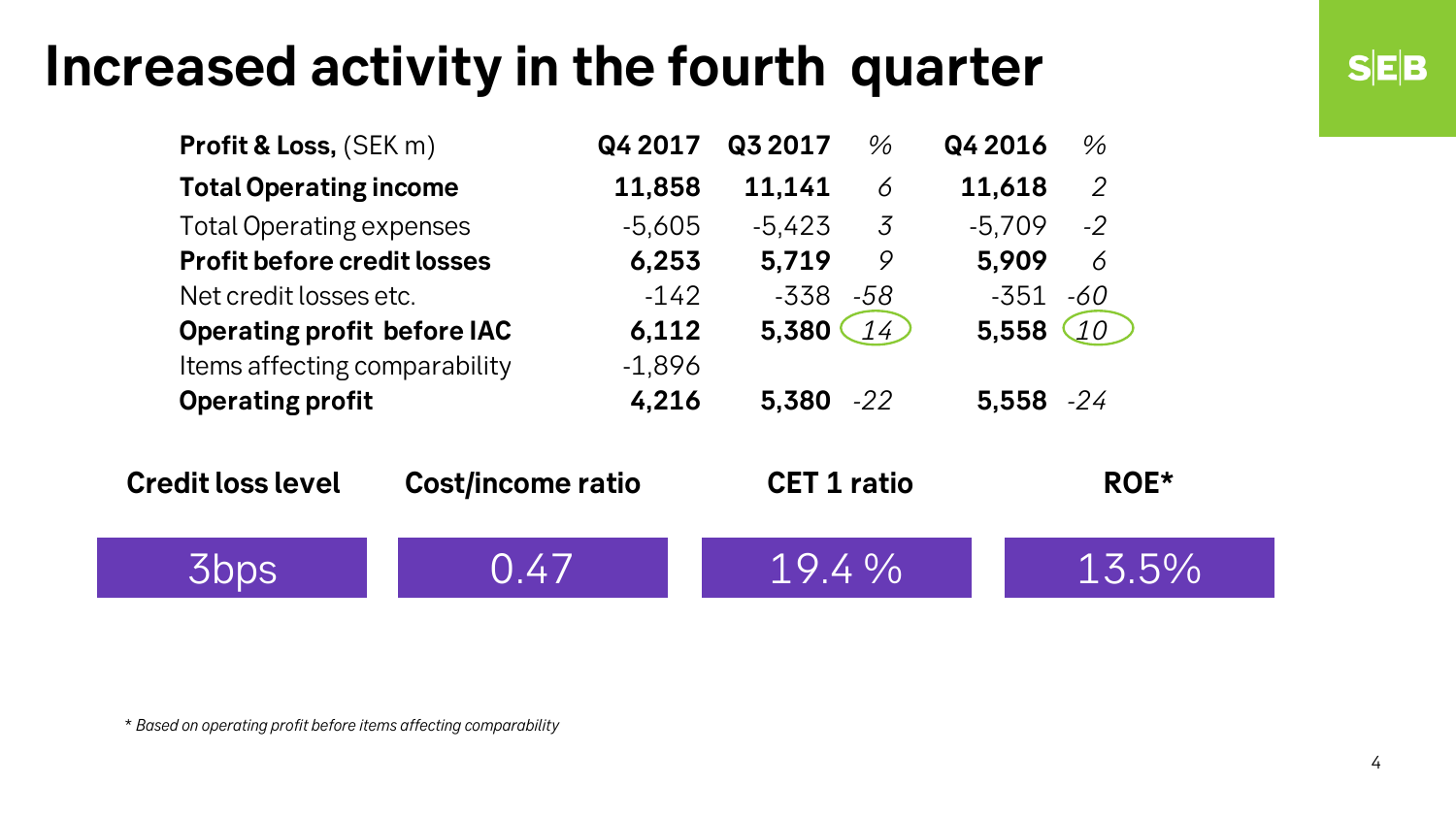## **Operating leverage**



Avg 2010Avg 2011Avg 2012Avg 2013Avg 2014Avg 2015Avg 2016Avg 2017

**Average quarterly expenses\*** (SEK bn)



Avg 2010Avg 2011Avg 2012Avg 2013Avg 2014Avg 2015Avg 2016Avg 2017

**Average quarterly profit before credit losses\*** (SEK bn)



Avg 2010 Avg 2011 Avg 2012 Avg 2013 Avg 2014 Avg 2015 Avg 2016 Avg 2017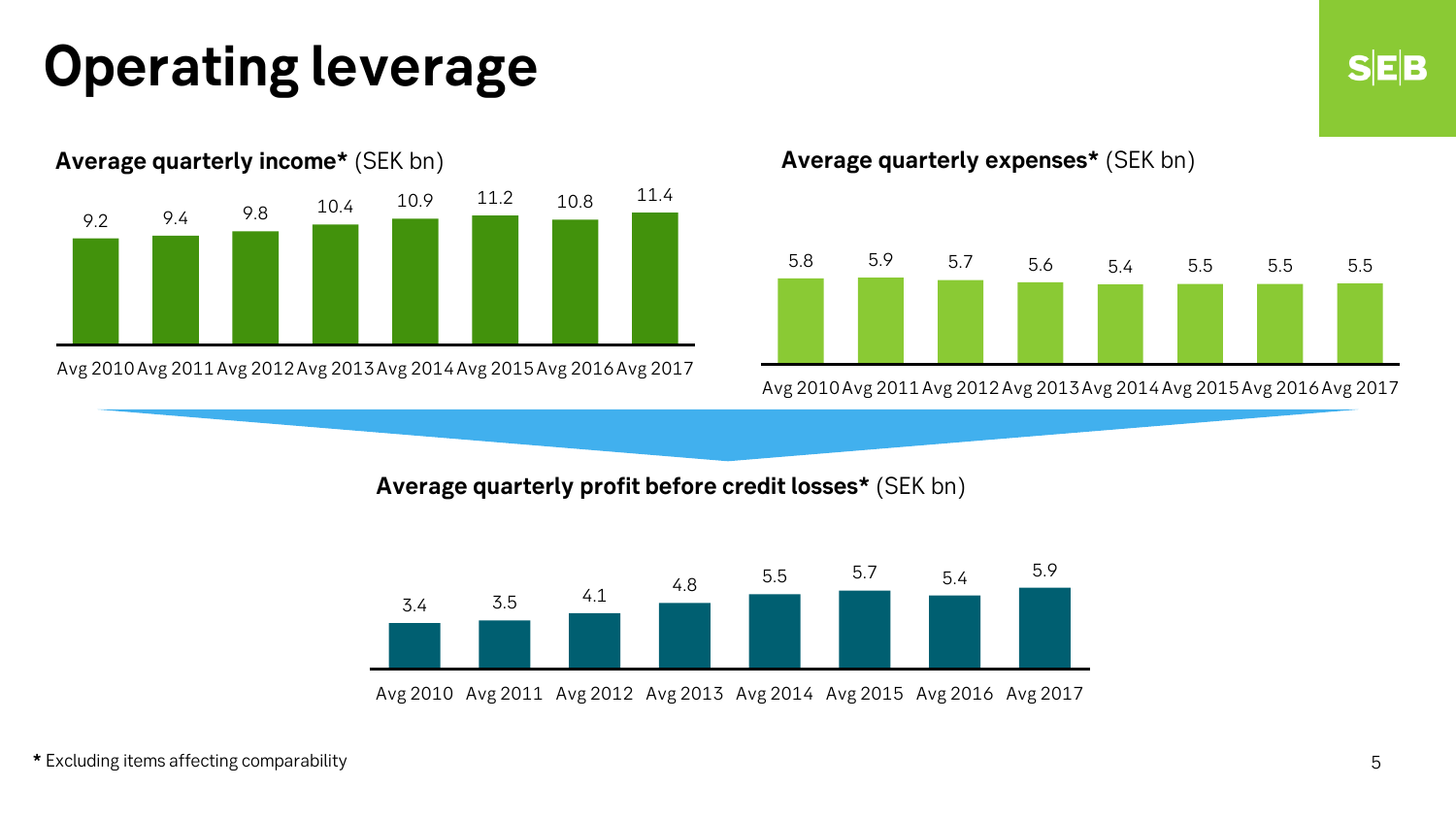#### **Large Corporates & Financial Institutions**

Operating profit & key figures\*



### **Corporate & Private Customers**

Operating profit & key figures SEK bn SEK bn SEK bn SEK bn SEK bn SEK bn SEK bn SEK bn SEK bn SEK bn SEK bn SEK bn SEK bn SEK bn SEK bn SEK bn



• Higher customer activity, especially in the primary markets for bonds, equity and M&A

• Low volatility decreased markets related income and activity

• Modest lending growth with a positive net inflow of corporate customers

• Inflow of private customers combined with pick up in household lending growth continued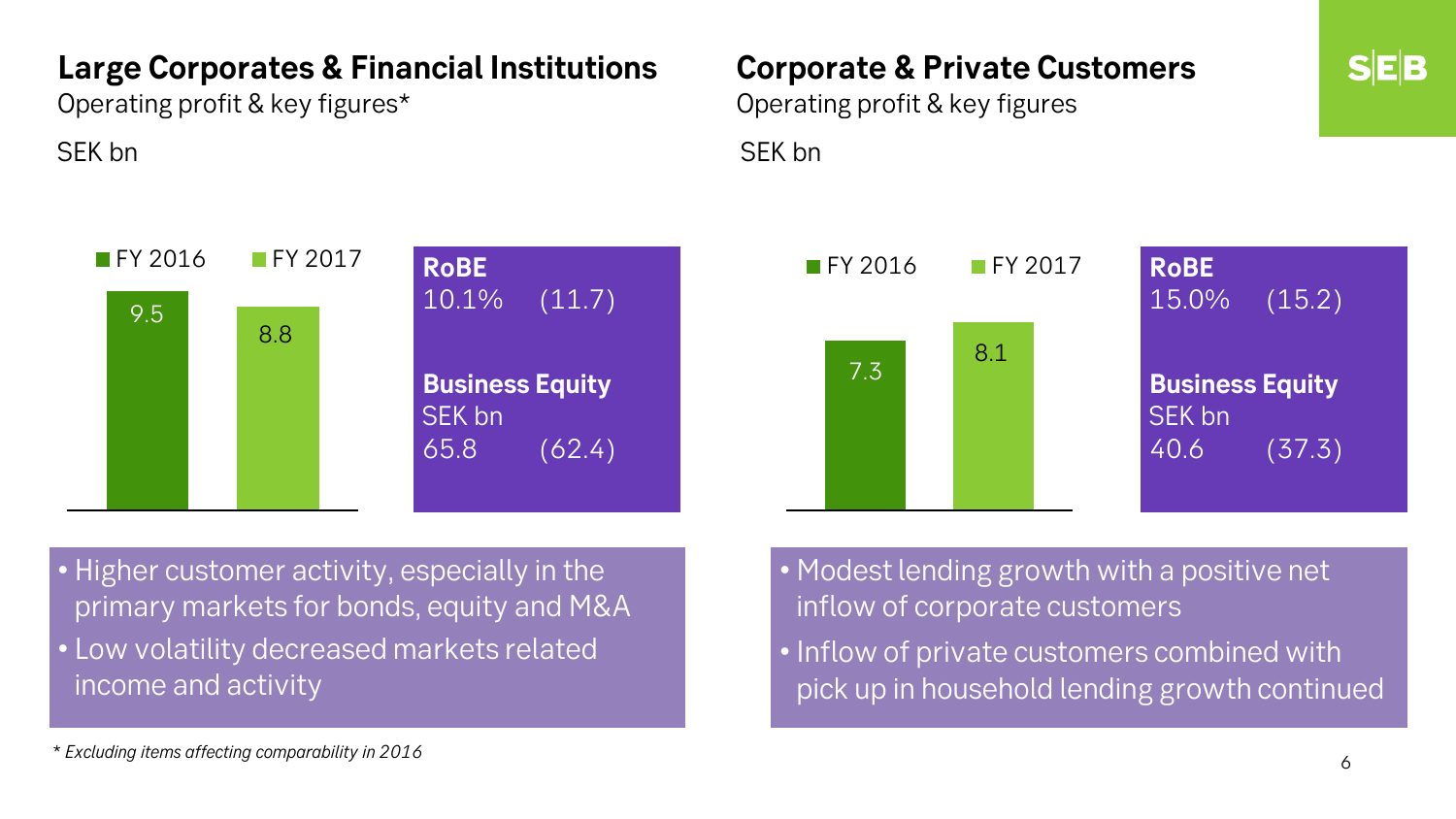#### **Baltic Banking**

Operating profit & key figures\*

#### **Life & Investment Management**

Operating profit & key figures SEK bn SEK bn SEK bn SEK bn SEK bn SEK bn SEK bn SEK bn SEK bn SEK bn SEK bn SEK bn SEK bn SEK bn SEK bn SEK bn





• Continued improvement in business sentiment in all segments and loan growth in all countries

• Digital solutions enhancing customer experience increasingly utilised

• Total AuM increased by 81bn to SEK 1,830bn • Divestment of SEB Pension in Denmark announced 14 December, 2017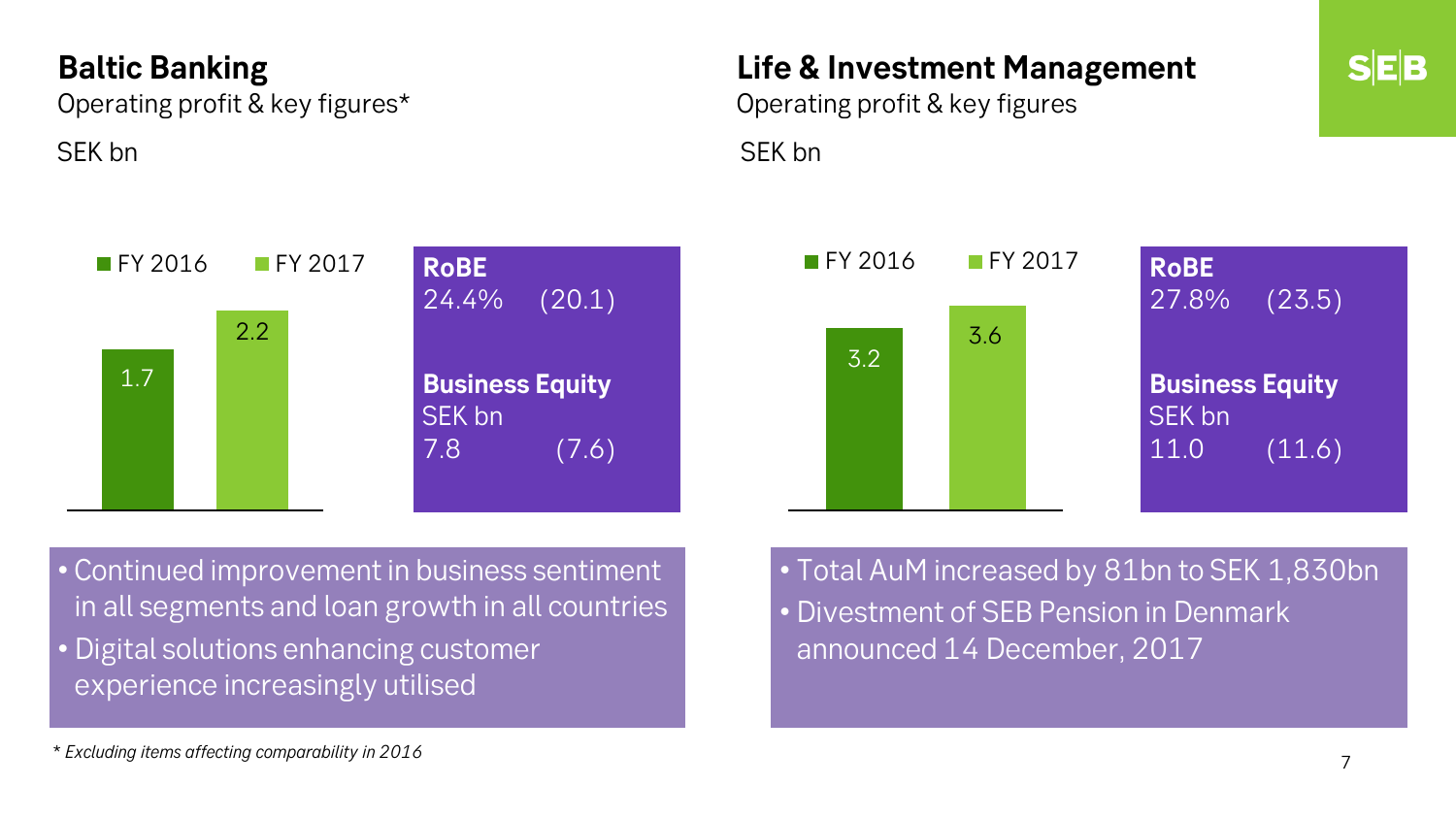### **Balanced growth across sectors**

**Credit portfolio by sector (SEK bn)**



| <b>Growth rates in per cent</b>              |                                                                                                                                                          | $\log$ YoY Dec '15 - Dec '17 |
|----------------------------------------------|----------------------------------------------------------------------------------------------------------------------------------------------------------|------------------------------|
| Corporates (incl. Public admin)              | $\begin{array}{ c c c c c }\hline \rule{0pt}{8ex} 3\% & \rule{0pt}{8ex} \hline \rule{0pt}{8ex} 0\% & \rule{0pt}{8ex} \hline \rule{0pt}{8ex} \end{array}$ | 8%                           |
| Households (incl. Housing co-ops)   -1%   5% |                                                                                                                                                          | 9%                           |
| <b>Real estate</b>                           | $\sqrt{0\%}$ -3% $\ $                                                                                                                                    | <b>10%</b>                   |

**Swedish House Price development** (Jan '05 index=100)

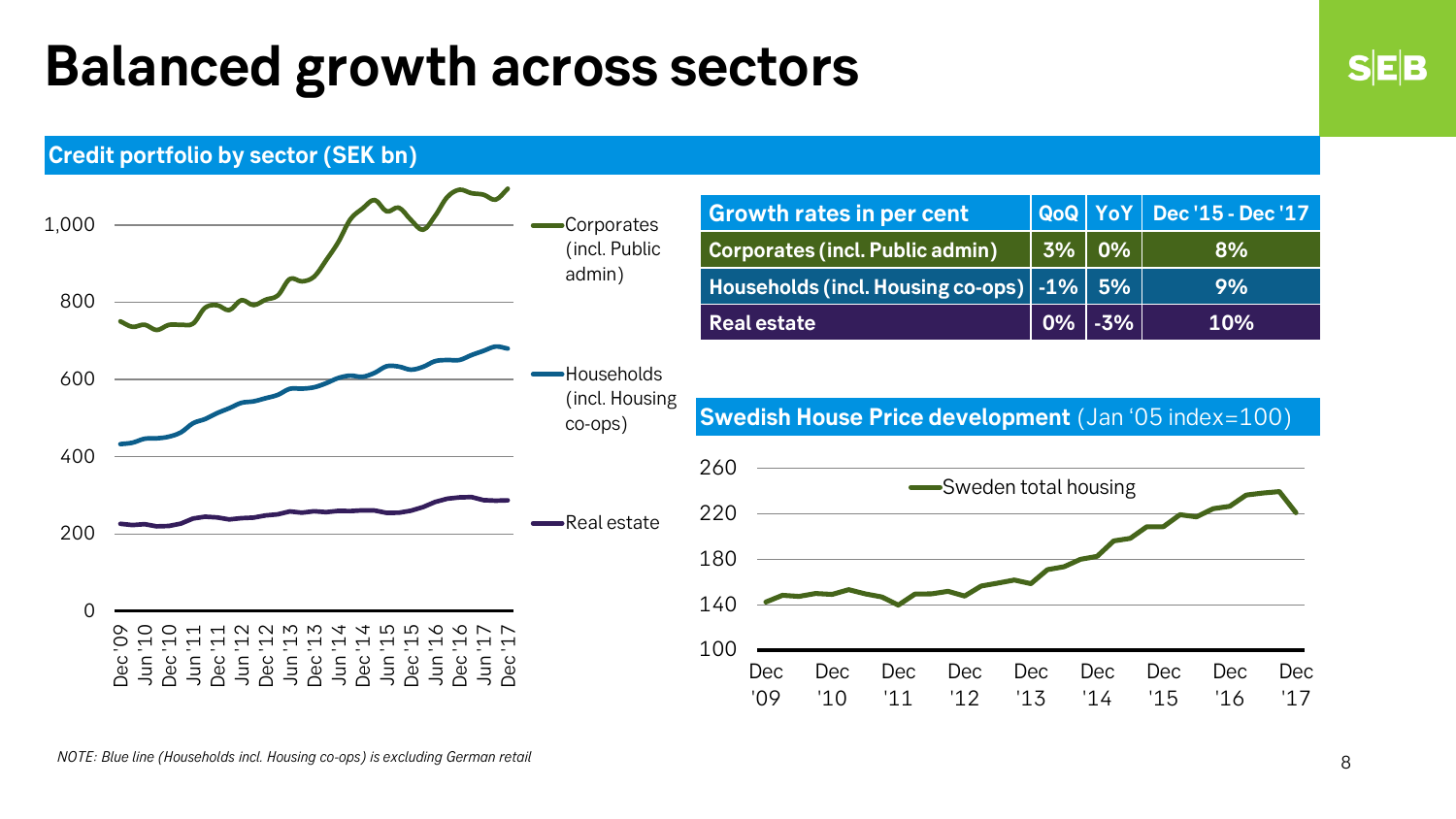### **Speed and quality of IT deliverables**

### **Traditionally 2018-2020**





*Waterfall-based Value delivery-based*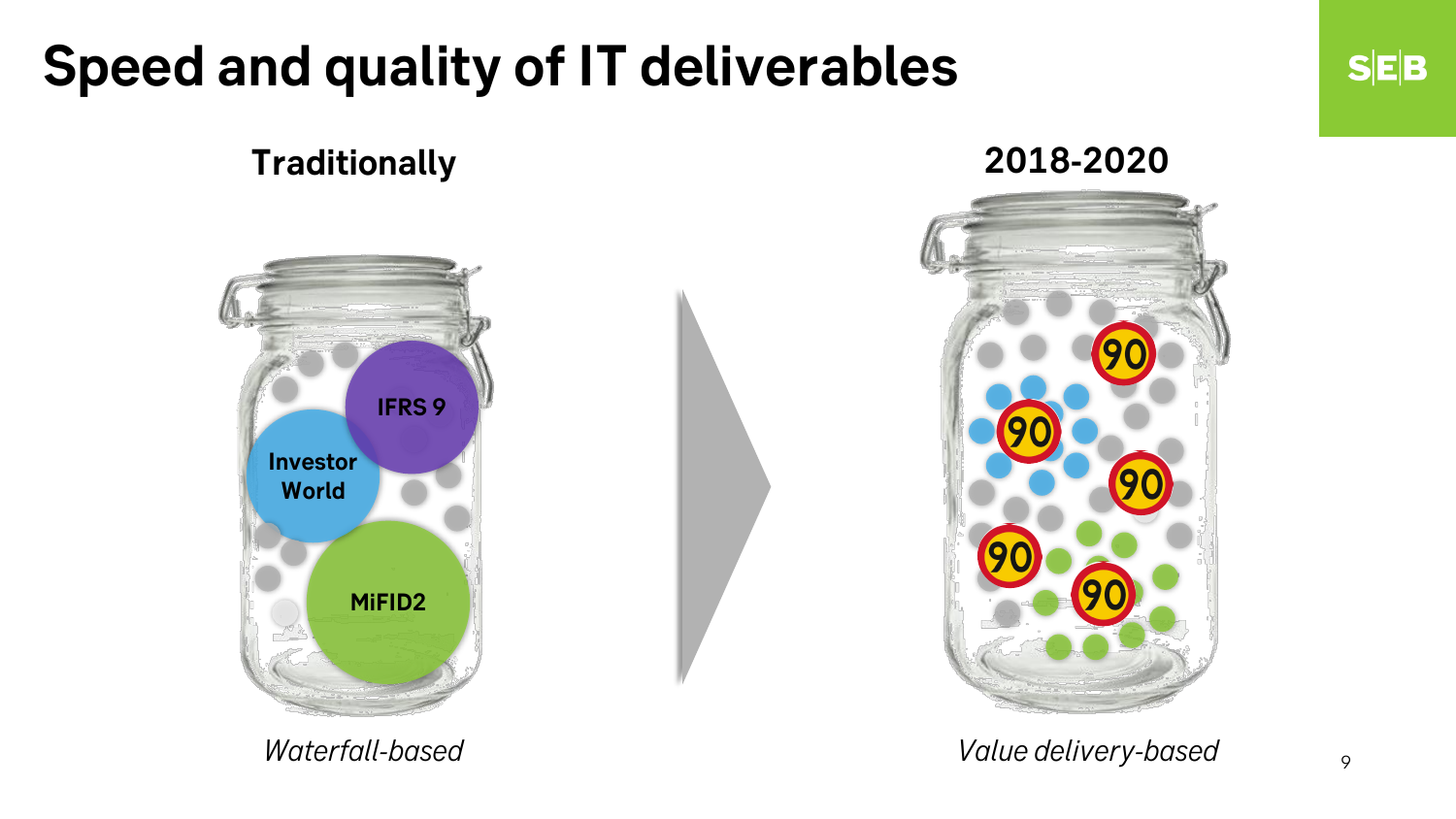### **Strong asset quality and balance sheet**

|                             | (SEK bn)                             | 2009                        | 2016     | 2017         |
|-----------------------------|--------------------------------------|-----------------------------|----------|--------------|
| <b>Asset quality</b>        | <b>Non-performing loans</b>          | 28.6bn                      | 7.6bn    | <b>8.3bn</b> |
|                             | <b>NPL coverage ratio</b>            | 65%                         | 63%      | 55%          |
|                             | <b>Net credit loss level</b>         | 0.92%                       | $0.07\%$ | 0.05%        |
| Funding<br>and<br>liquidity | <b>Customer deposits</b>             | 750 <sub>bn</sub>           | 962bn    | 1005bn       |
|                             | <b>Liquidity coverage ratio</b>      | N.A.                        | 168%     | 145%         |
| Capital                     | <b>CET 1 ratio (Basel 3)</b>         | 11.7%                       | 18.8%    | 19.4%        |
|                             | <b>Total capital ratio (Basel 3)</b> | 14.7 $\frac{9}{6}$ asel 2.5 | 24.8%    | 24.2%        |
|                             | Leverage ratio (Basel 3)             | N.A.<br>Basel 2.5           | 5.1%     | 5.2%         |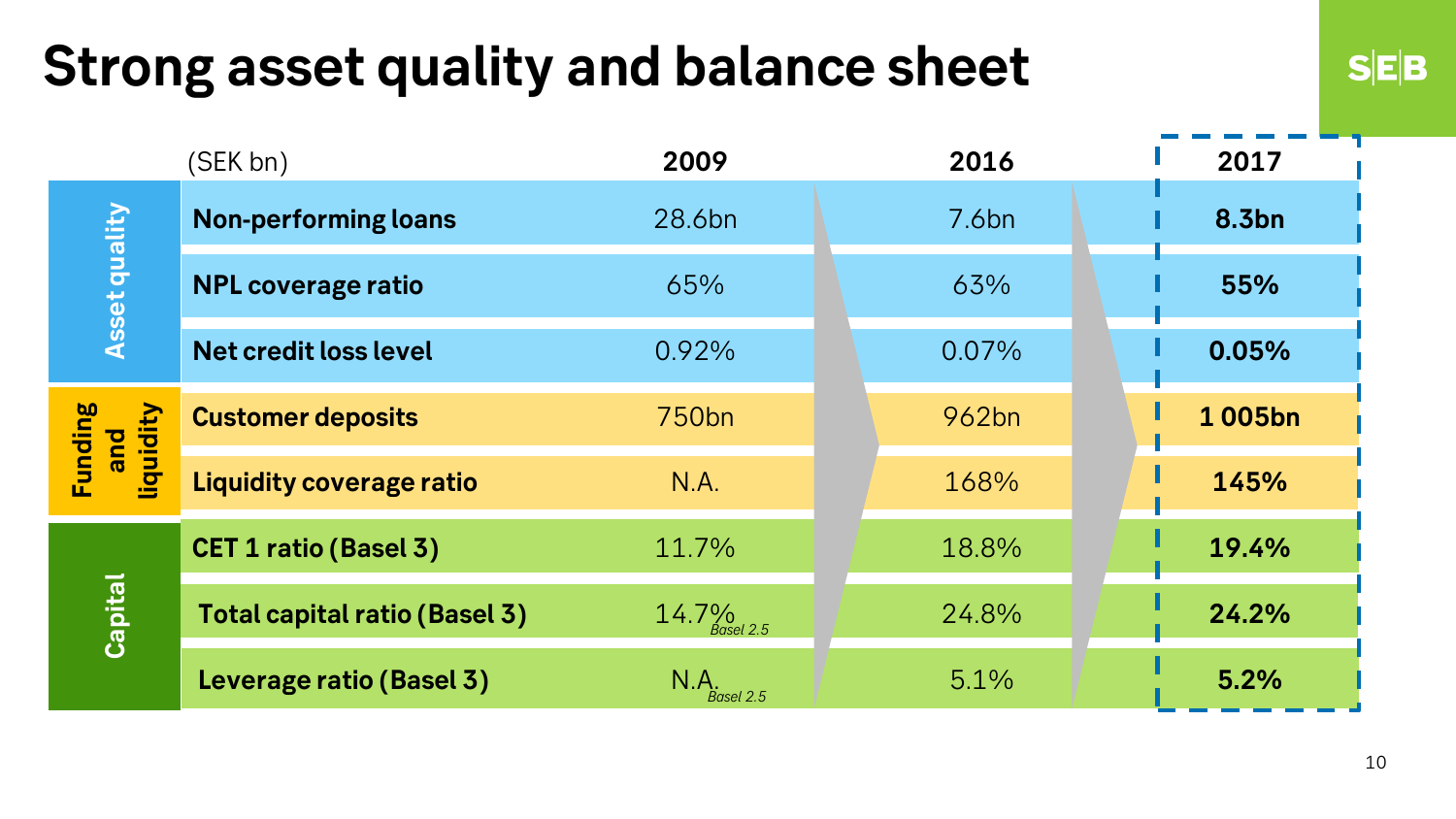### **Highlights 2017**

- Interest rates and market volatility remain low
- Signs of pick up in corporate activity towards end of the year
- Strong capital position and robust asset quality